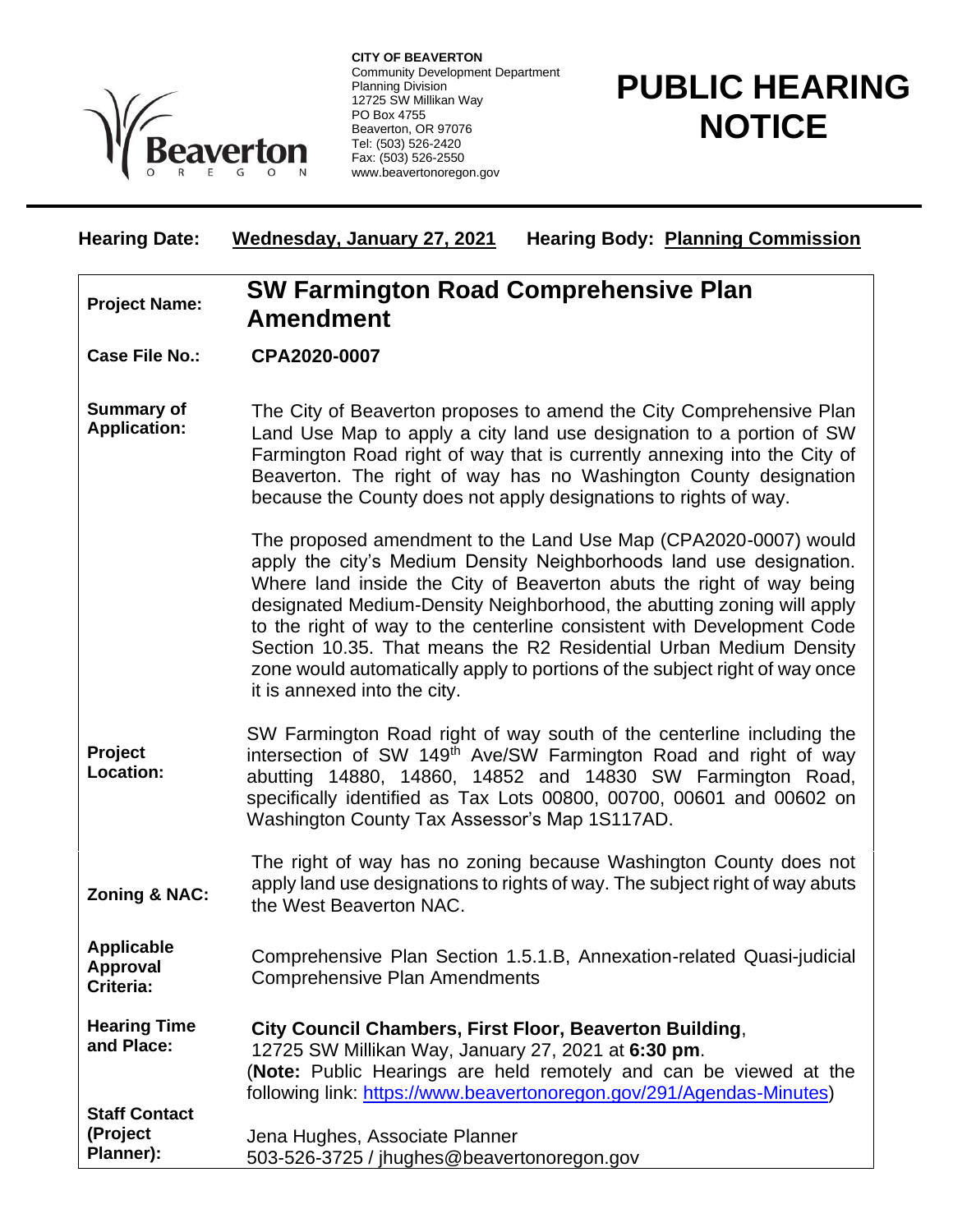| How to<br><b>Participate</b> | Given the current COVID-19 crisis the City of Beaverton strongly encourages<br>submitting written public testimony via email to the project planner.<br>However, visitor comments and public hearing testimony can be provided in the<br>following ways:<br>In writing via email to the project planner jhughes@beavertonoregon.gov<br>or mailboxceddplanning@beavertonoregon.gov<br>• In writing via mail to project planner to PO Box 4755, Beaverton, OR<br>97076<br>Over the phone during the live Planning Commission meeting by calling<br>503-755-9544.<br>• In person on a video link. The Planning Commission Meeting can be<br>viewed from the Beaverton Building Council Chambers, and in-person<br>public hearing testimony may be provided on a computer set up in the<br>Beaverton Building. |
|------------------------------|------------------------------------------------------------------------------------------------------------------------------------------------------------------------------------------------------------------------------------------------------------------------------------------------------------------------------------------------------------------------------------------------------------------------------------------------------------------------------------------------------------------------------------------------------------------------------------------------------------------------------------------------------------------------------------------------------------------------------------------------------------------------------------------------------------|
|------------------------------|------------------------------------------------------------------------------------------------------------------------------------------------------------------------------------------------------------------------------------------------------------------------------------------------------------------------------------------------------------------------------------------------------------------------------------------------------------------------------------------------------------------------------------------------------------------------------------------------------------------------------------------------------------------------------------------------------------------------------------------------------------------------------------------------------------|

\*\*\*NOTE: *The City of Beaverton has declared a State of Emergency due to COVID-19, and the Community*  Development Department is closed to the public until further notice. The Community Development *Department is evaluating temporary changes to processes and procedures to respond appropriately to the COVID-19 State of Emergency and is committed to ensuring that the land use review process continues*  to fulfill the requirements of state and local law while protecting the health and wellbeing of the *community.*\*\*\*

Pursuant to Section 50.45 of the Beaverton Development Code, written comments or exhibits submitted prior to the hearing in order to be submitted by staff at the hearing must be received by the City Recorder or project planner no later than 4:30 p.m. on the day of the scheduled hearing. To be made a part of the written staff report, correspondence needs to be received by **January 14, 2021**. All written testimony provided prior to the meeting will be provided to Planning Commission prior to their decision. Please reference the Case File Number and Project Name in your written comments. Comments are encouraged to be provided comment via email to [jhughes@beavertonoregon.gov.](mailto:jhughes@beavertonoregon.gov)

A copy of all documents and evidence submitted by or on behalf of the applicant, and applicable review criteria, are available for inspection. Please contact the project planner for more information or to view documents electronically. A copy of the staff report will be available for inspection at no cost at least seven (7) calendar days before the hearing. A copy of any or all materials will be provided at a reasonable cost. A copy of the staff report may also be viewed online at: [www.beavertonoregon.gov/DevelopmentProjects](http://www.beavertonoregon.gov/DevelopmentProjects)

Staff strongly encourages you to participate in the public process by reviewing documents online and viewing the public meeting at [https://www.beavertonoregon.gov/291/Agendas-Minutes.](https://www.beavertonoregon.gov/291/Agendas-Minutes) If you do not have the technology to view documents, watch, or participate in the meeting, please contact the project planner for additional support.

The Planning Commission shall conduct hearings in accordance with adopted rules of procedure and shall make a decision on the development application after the hearing closes. Failure to raise an issue in a meeting, by testifying in person or by letter, or failure to provide statements or evidence with sufficient specificity to afford the decision-making authority an opportunity to respond to such issue, precludes appeal to a court of competent jurisdiction on that issue

**Accessibility information**: This information can be made available in large print or audio tape upon request. Assistive listening devices, sign language interpreters, or qualified bilingual interpreters can be made available at any public meeting or program with 72 hours advance notice. To request these services, contact Jena Hughes by calling 711 503-526-3725 or email [jhughes@beavertonoregon.gov.](mailto:jhughes@beavertonoregon.gov)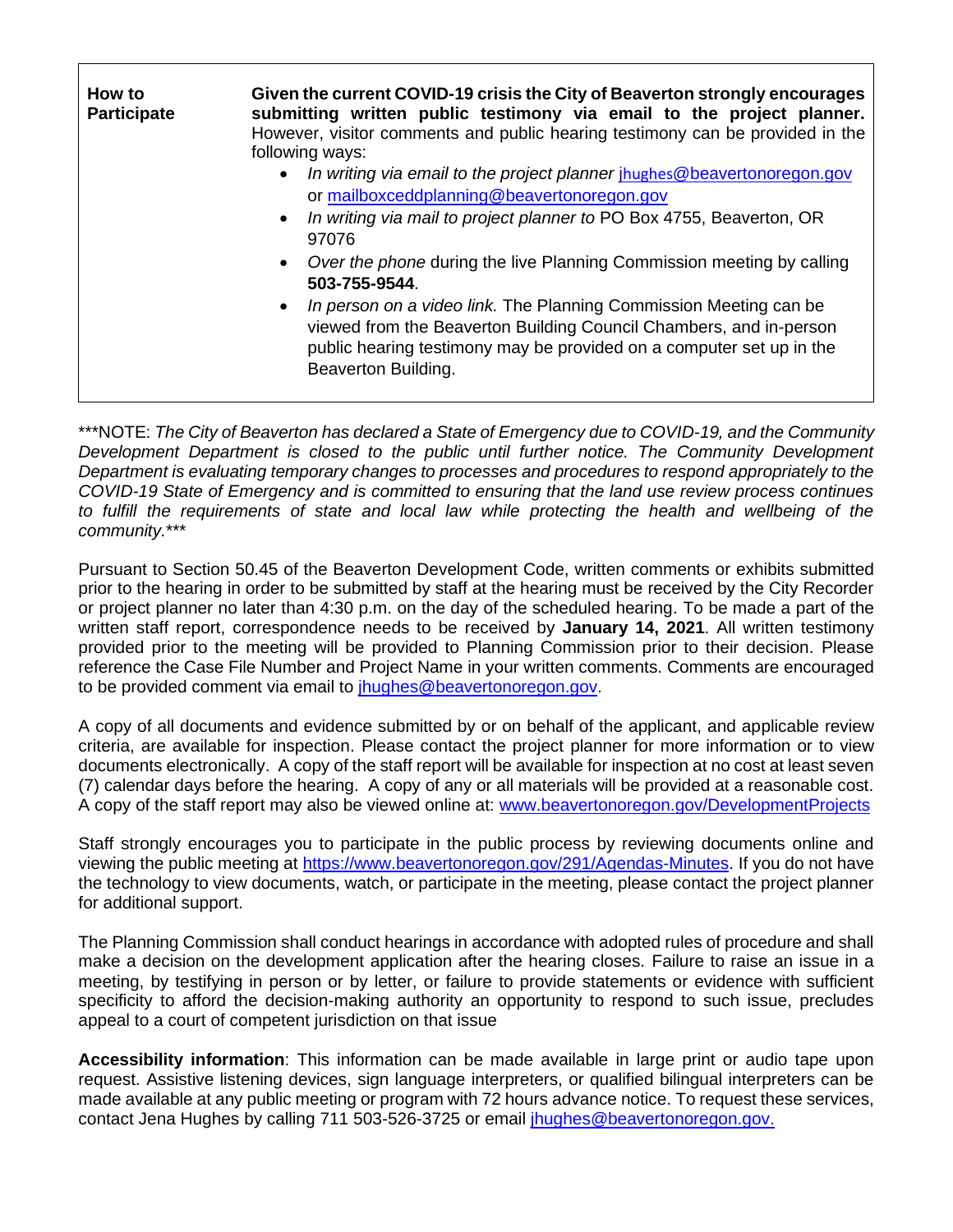This document is available in other languages and formats upon request Este documento está disponible en otros idiomas y formatos para quien lo solicite 本文档是可用在其他语言和格式 Tài liệu này có sẵn trong các ngôn ngữ khác và các định dạng theo yêu cầu توفر هذه الوثيقة باللغات وغيرها من الأشكال بناءا على طلبها 이 문서는 요청에 따라 다른 언어와 형식으로 사용할 수 있습니다 このドキュメント(文書)は、ご希望に応じて、他の言語と形式にてご利用頂けます

Этот документ доступен на других языках и форматов по запросу